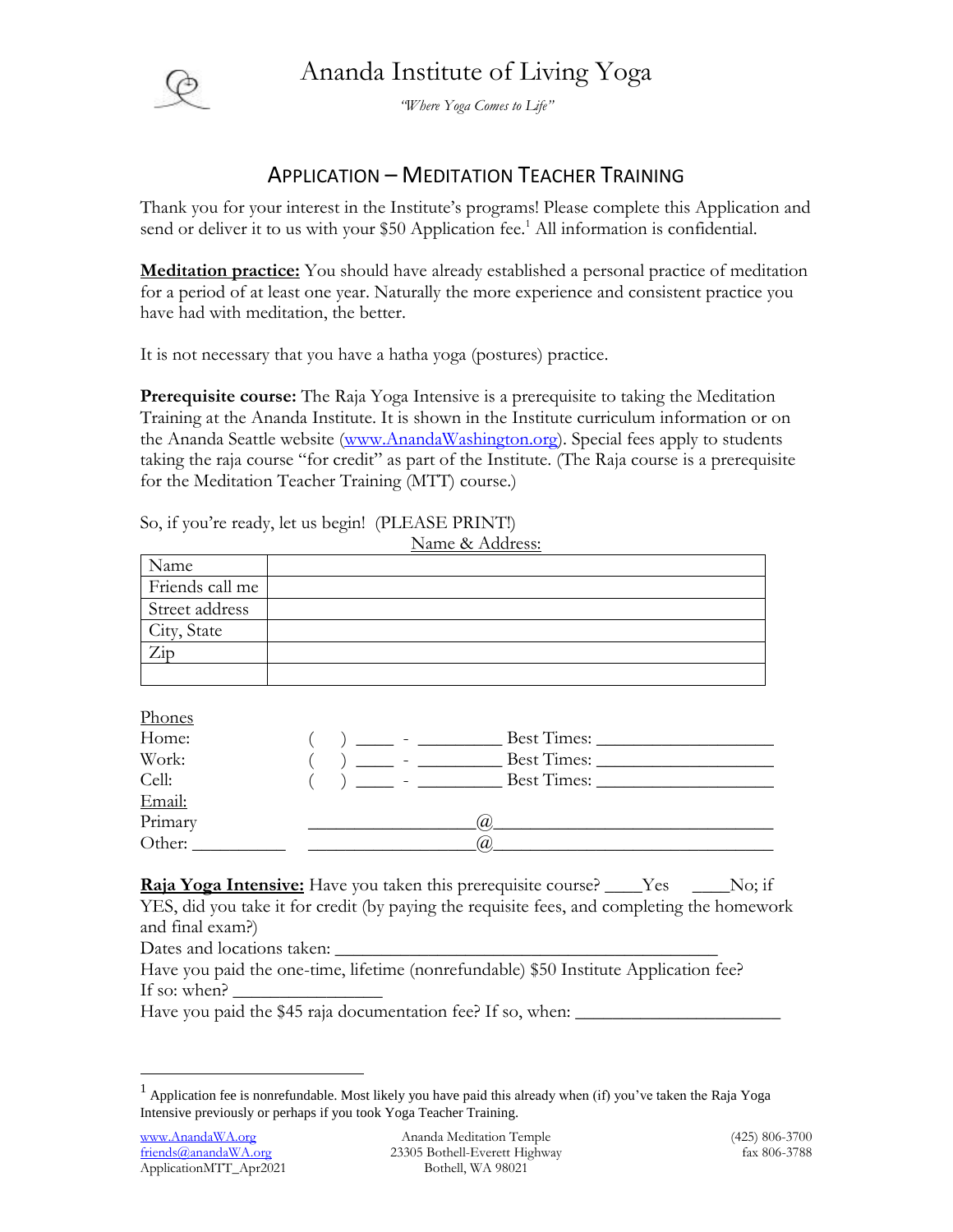### Your Interest in the Institute

Please describe your interests or goals in enrolling in the Meditation Teacher Training:

\_\_\_\_\_\_\_\_\_\_\_\_\_\_\_\_\_\_\_\_\_\_\_\_\_\_\_\_\_\_\_\_\_\_\_\_\_\_\_\_\_\_\_\_\_\_\_\_\_\_\_\_\_\_\_\_\_\_\_\_\_\_\_\_\_\_\_\_ \_\_\_\_\_\_\_\_\_\_\_\_\_\_\_\_\_\_\_\_\_\_\_\_\_\_\_\_\_\_\_\_\_\_\_\_\_\_\_\_\_\_\_\_\_\_\_\_\_\_\_\_\_\_\_\_\_\_\_\_\_\_\_\_\_\_\_\_

Your Current Life Responsibilities

1) Which best describes your life at this time?

\_\_\_\_\_\_Student \_\_\_\_\_\_Full time Career \_\_\_\_\_\_ at home parent \_\_\_\_\_\_Part time work \_\_\_\_\_\_\_Transition \_\_\_\_\_\_ Retired

2) This course requires attendance at 10 Saturdays (11 a.m. to 2:15 p.m.) and 10 Tuesdays (7 to 8.30 p.m.); auditing two meditation classes<sup>2</sup> and time for reading and homework. Do you feel that your current duties will allow you time for these commitment? If a parent of minor children, do you have child care coverage?  $\_$  , and the set of the set of the set of the set of the set of the set of the set of the set of the set of the set of the set of the set of the set of the set of the set of the set of the set of the set of the set of th

3) Describe any known travel commitments during the period of enrollment in the Meditation Teacher Training program?

\_\_\_\_\_\_\_\_\_\_\_\_\_\_\_\_\_\_\_\_\_\_\_\_\_\_\_\_\_\_\_\_\_\_\_\_\_\_\_\_\_\_\_\_\_\_\_\_\_\_\_\_\_\_\_\_\_\_\_\_\_\_\_\_\_\_\_\_

5) Do you have a car for attending classes at the Institute? If not, please explain how you might obtain transportation:

\_\_\_\_\_\_\_\_\_\_\_\_\_\_\_\_\_\_\_\_\_\_\_\_\_\_\_\_\_\_\_\_\_\_\_\_\_\_\_\_\_\_\_\_\_\_\_\_\_\_\_\_\_\_\_\_\_\_\_\_\_\_\_\_\_\_\_\_

# **Your Health**

### MEDICAL INFORMATION

*All responses are confidential. We use this information only to better assist you during the program, not to screen participants. Attach additional sheets if necessary.* Date of Birth \_\_\_\_\_\_\_\_\_\_\_\_\_\_\_\_\_\_\_

\_\_\_\_\_\_\_\_\_\_\_\_\_\_\_\_\_\_\_\_\_\_\_\_\_\_\_\_\_\_\_\_\_\_\_\_\_\_\_\_\_\_\_\_\_\_\_\_\_\_\_\_\_\_\_\_\_\_\_\_\_\_\_\_\_\_\_ \_\_\_\_\_\_\_\_\_\_\_\_\_\_\_\_\_\_\_\_\_\_\_\_\_\_\_\_\_\_\_\_\_\_\_\_\_\_\_\_\_\_\_\_\_\_\_\_\_\_\_\_\_\_\_\_\_\_\_\_\_\_\_\_\_\_\_

\_\_\_\_\_\_\_\_\_\_\_\_\_\_\_\_\_\_\_\_\_\_\_\_\_\_\_\_\_\_\_\_\_\_\_\_\_\_\_\_\_\_\_\_\_\_\_\_\_\_\_\_\_\_\_\_\_\_\_\_\_\_\_\_\_\_\_ \_\_\_\_\_\_\_\_\_\_\_\_\_\_\_\_\_\_\_\_\_\_\_\_\_\_\_\_\_\_\_\_\_\_\_\_\_\_\_\_\_\_\_\_\_\_\_\_\_\_\_\_\_\_\_\_\_\_\_\_\_\_\_\_\_\_\_

Briefly describe your current overall health

Summarize any health or disability issues that might pose challenges for you during this course?

 $\overline{a}$  $2$  The audit will be of the zoom recording of the classes which are also held on Tuesday nights.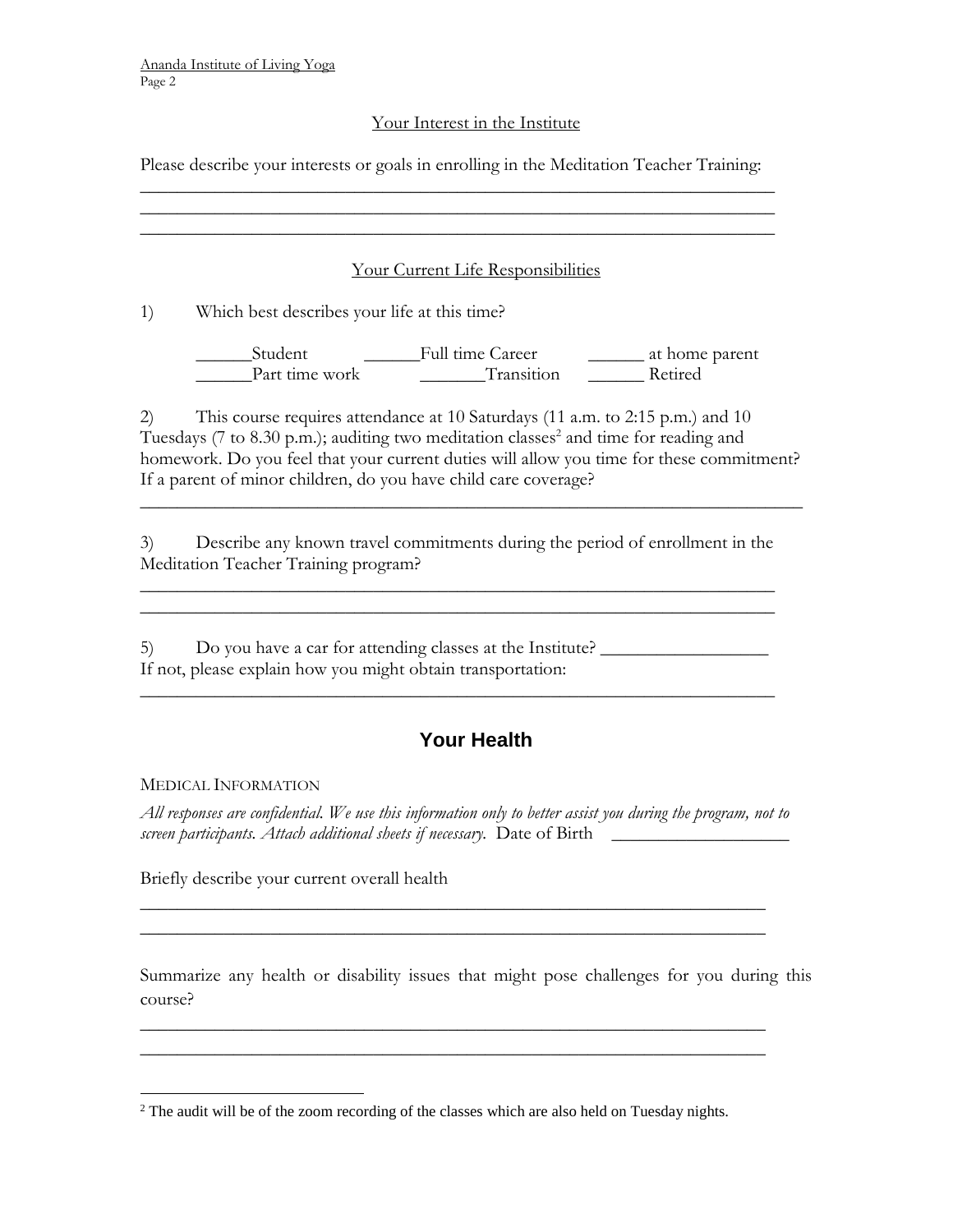$\overline{\phantom{a}}$  , where  $\overline{\phantom{a}}$ 

Blood Pressure (circle one) **High / Low / Normal.** When was this last checked?

\_\_\_\_\_\_\_\_\_\_\_\_\_\_\_\_\_\_\_\_\_\_\_\_\_\_\_\_\_\_\_\_\_\_\_\_\_\_\_\_\_\_\_\_\_\_\_\_\_\_\_\_\_\_\_\_\_\_\_\_\_\_\_\_\_\_\_

\_\_\_\_\_\_\_\_\_\_\_\_\_\_\_\_\_\_\_\_\_\_\_\_\_\_\_\_\_\_\_\_\_\_\_\_\_\_\_\_\_\_\_\_\_\_\_\_\_\_\_\_\_\_\_\_\_\_\_\_\_\_\_\_\_\_\_ \_\_\_\_\_\_\_\_\_\_\_\_\_\_\_\_\_\_\_\_\_\_\_\_\_\_\_\_\_\_\_\_\_\_\_\_\_\_\_\_\_\_\_\_\_\_\_\_\_\_\_\_\_\_\_\_\_\_\_\_\_\_\_\_\_\_\_

Describe any history of cardiovascular problems. If you don't have any cardiovascular problems but are considered to be "at risk", then please indicate this as well.

If you are pregnant, when is your baby due? \_\_\_\_\_\_\_\_\_\_\_\_\_\_\_\_\_\_\_\_\_\_\_\_\_\_\_\_\_

We share (vegetarian) lunch together, what dietary restrictions would you want to explain?  $\_$  , and the set of the set of the set of the set of the set of the set of the set of the set of the set of the set of the set of the set of the set of the set of the set of the set of the set of the set of the set of th

During our 6+-hour classes, there is a need to sit up, be alert, and take notes, write, or read. Floor sitting is fine but laying down is discouraged unless there is a medical necessity. Will you be ok with class-style sitting? (We have breaks, of course, and standing activities, as well.)

 $\_$  , and the set of the set of the set of the set of the set of the set of the set of the set of the set of the set of the set of the set of the set of the set of the set of the set of the set of the set of the set of th

Please indicate any other medications that you are taking that might interfere with your physical balance, wakefulness, ability to concentrate, or mental clarity.

\_\_\_\_\_\_\_\_\_\_\_\_\_\_\_\_\_\_\_\_\_\_\_\_\_\_\_\_\_\_\_\_\_\_\_\_\_\_\_\_\_\_\_\_\_\_\_\_\_\_\_\_\_\_\_\_\_\_\_\_\_\_\_\_\_\_\_\_ \_\_\_\_\_\_\_\_\_\_\_\_\_\_\_\_\_\_\_\_\_\_\_\_\_\_\_\_\_\_\_\_\_\_\_\_\_\_\_\_\_\_\_\_\_\_\_\_\_\_\_\_\_\_\_\_\_\_\_\_\_\_\_\_\_\_\_\_

Please note:

Although the practice of yoga and meditation has been shown to have important physical and mental health benefits, such practices are not to be viewed as a substitute for professional medical treatment, supervision, or counsel. We caution students not to discontinue prescribed medications, treatments, or medical supervision during enrollment in the Institute. It is specifically a condition of attendance at the Institute that students be physically and mentally able to participate, respectful of all, and actively calm.